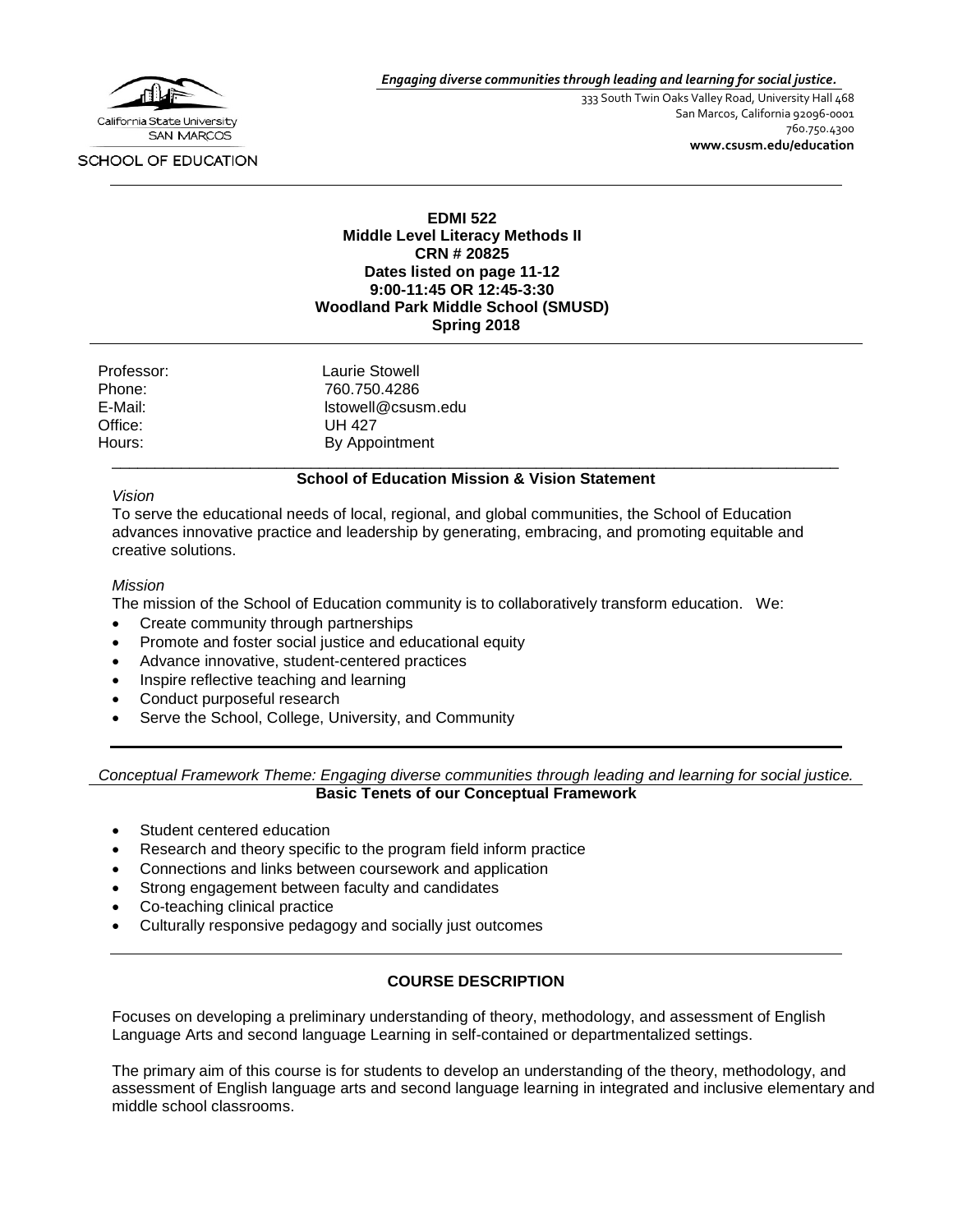## **Course Prerequisites**

Successful completion of EDMI 521.

## **Course Objectives**

## KNOWLEDGE - Teacher candidates will:

- Gain an understanding of how a first and second language is acquired.
- Gain an understanding of the reading process and its relationship to thought, language and learning and the knowledge of reading content including: word analysis, fluency, vocabularyacademic language- and background knowledge, reading comprehension, literary response and analysis.
- Gain understanding of how to learn to read and write in first and second languages.
- Become familiar with how to "deliver a comprehensive program of systematic, explicit instruction in reading, writing, listening, and speaking aligned to the California Common Core State Standards.
- Become familiar with "multiple monitoring measures within the three basic types of assessments to determine students' progress towards state adopted content standards."
- Become familiar with "differentiated reading instruction and interventions to meet the needs of the *full range of learners (including struggling readers, students with special needs, English learners, speakers of non-standard English, and advanced learners)* who have varied reading levels and language backgrounds."

SKILLS - Teacher candidates will:

- Become sensitive observers of children's language using behaviors.
- Demonstrate knowledge and ability to utilize multiple monitoring measures within the three basic types of assessments to determine students' progress towards state adopted content standards: entry level assessment for instructional planning, monitoring student progress, post test or summative assessment.
- Be able to analyze and interpret results [of children's reading and writing behaviors] to plan effective and differentiated instruction and interventions.
- Demonstrate knowledge of components of effective instructional delivery in reading, writing and listening and speaking.
- Develop the ability to select appropriate materials and instructional strategies to meet the individual needs of students and use "State Board of Education (SBE)-adopted core instructional materials for both instruction and intervention.
- Develop the ability to differentiate literacy instruction in order to provide Universal Access.
- Learn how to organize the classroom for teaching reading and writing to the *full range of learners (including struggling readers, students with special needs, English learners, speakers of nonstandard English, and advanced learners)* who have varied reading levels and language backgrounds

ATTITUDES AND VALUES – Teacher candidates will:

- Develop an appreciation for the natural language abilities children possess for processing and producing print.
- To appreciate the need and value of integrating reading writing into all curricular areas
- Affirm the importance of a rich environment for an effective language arts program.
- Develop a sensitivity to and appreciation for culturally and linguistically diverse learners.
- Develop a sensitivity to and appreciation for the importance of reading and writing for students' own personal and professional growth.
- Develop a respect for each student, his/her abilities and background and the student's right to instruction that meets his/her individual needs.

# **Required Texts**

• Beers, K. (2003) *When kids can't read*. Portsmouth: Heinemann.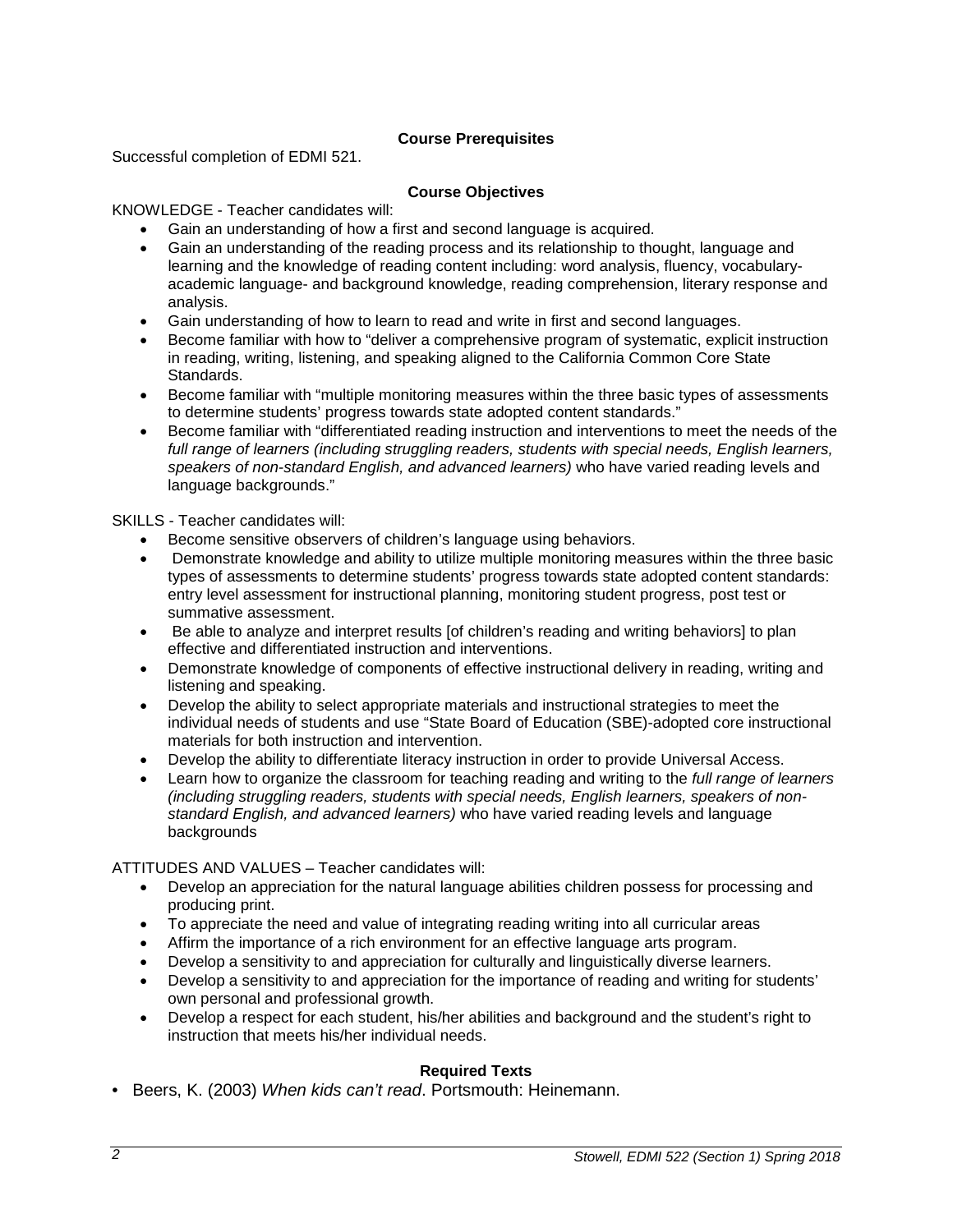• Johns, J. (12<sup>th</sup> ed.) (2016) *Basic Reading inventory*. Iowa: Kendall Hunt.

Wolpert-Gawron, H. (2014) *Writing behind every door: Teaching common core writing in the content areas.*

Fisher, D. & Frey, N. (2015) 4th. Ed*. Improving Adolescent Literacy: Strategies at work*

National Common Core Initiative: <http://www.corestandards.org/read-the-standards/>(view College and Career Anchor Standards here)

ELA/ELD Framework: (download the full framework approved July 2015): [https://www.mydigitalchalkboard.org/cognoti/content/file/resources/documents/4b/4b6b5574/4b6b5574ba](https://www.mydigitalchalkboard.org/cognoti/content/file/resources/documents/4b/4b6b5574/4b6b5574ba634f2a0d505cc4b0e78013ab4a7f9a/FrameworkFINAL72415.pdf) [634f2a0d505cc4b0e78013ab4a7f9a/FrameworkFINAL72415.pdf](https://www.mydigitalchalkboard.org/cognoti/content/file/resources/documents/4b/4b6b5574/4b6b5574ba634f2a0d505cc4b0e78013ab4a7f9a/FrameworkFINAL72415.pdf) ELA/ELD Framework chapter by chapter: <http://www.cde.ca.gov/ci/rl/cf/elaeldfrmwrksbeadopted.asp>

## **Recommended (optional)**

Zarrillo, J. J. (2016). (4th ed.) *Ready for RICA: A test preparation guide for California's Reading Instruction Competence Assessment.* Merrill Prentice Hall.

## **Choice Books (You will choose one to read)**

Hesse, K. *Letters from Rifka*

Inside out and back again

Alvarez, J. *Return to sender*

Applegate, K. *Home of the brave*

Senzi, N.H. *Shooting Kabul*

Jimenez, F. *Breaking through* (also available in Spanish)

# **Authorization to Teach English Learners**

This credential program has been specifically designed to prepare teachers for the diversity of languages often encountered in California public school classrooms. The authorization to teach English learners is met through the infusion of content and experiences within the credential program, as well as additional coursework. Candidates successfully completing this program receive a credential with authorization to teach English learners.

*(Approved by CCTC in SB 2042 Program Standards, August 02)*

## **TEACHER CANDIDATE LEARNING OUTCOMES**

## **Teacher Performance Expectation (TPE) Competencies**

The course objectives, assignments, and assessments have been aligned with the CTC standards for the Multiple Subject Credential. This course is designed to help teachers seeking a California teaching credential to develop the skills, knowledge, and attitudes necessary to assist schools and district in implementing effective programs for all students. The successful candidate will be able to merge theory and practice in order to realize a comprehensive and extensive educational program for all students. You will be required to formally address the following TPE in this course:

TPE 1A- Subject-Specific Pedagogical Skills for Multiple Subject Teaching Assignments: Reading Language Arts.

## **California Teacher Performance Assessment (CalTPA)**

Beginning July 1, 2008 all California credential candidates must successfully complete a state-approved system of teacher performance assessment (TPA), to be embedded in the credential program of preparation. At CSUSM this assessment system is called the CalTPA or the TPA for short.

To assist your successful completion of the TPA, a series of informational seminars are offered over the course of the program. TPA related questions and logistical concerns are to be addressed during the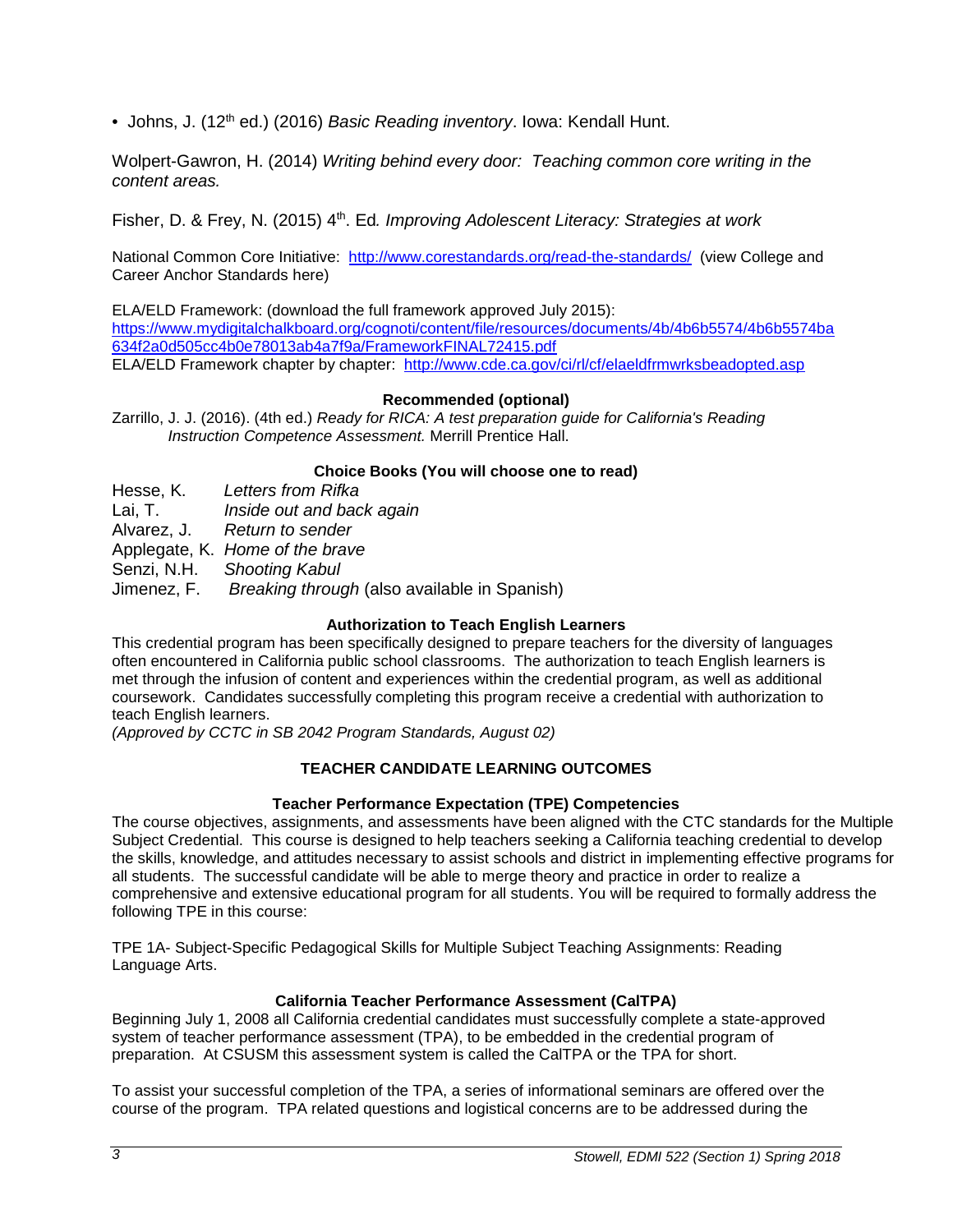seminars. Your attendance to TPA seminars will greatly contribute to your success on the assessment.

Additionally, SOE classes use common pedagogical language, lesson plans (lesson designs), and unit plans (unit designs) in order to support and ensure your success on the TPA and more importantly in your credential program.

The CalTPA Candidate Handbook, TPA seminar schedule, and other TPA support materials can be found on the SOE website:<http://www.csusm.edu/education/CalTPA/ProgramMaterialsTPA.html>

## **Authorization to Teach English Learners**

This credential program has been specifically designed to prepare teachers for the diversity of languages often encountered in California public school classrooms. The authorization to teach English learners is met through the infusion of content and experiences within the credential program, as well as additional coursework. Candidates successfully completing this program receive a credential with authorization to teach English learners. *(Approved by CCTC in SB 2042 Program Standards, August 02)*

#### **Teacher Performance Assessment**

Beginning July 1, 2008 all California credential candidates must successfully complete a state-approved Teacher Performance Assessment (TPA), as part of the credential program of preparation. During the 2015-16 academic year the CSUSM credential programs will use either the CalTPA (California Teacher Performance Assessment) or the edTPA (Educative Teacher Performance Assessment).

Check with your program coordinator to determine which assessment is used for your credential program.

#### **CalTPA**

To assist with your successful completion of the CalTPA, a series of informational seminars are offered over the course of the program. TPA related questions and logistical concerns are to be addressed during the seminars. Your attendance to TPA seminars will greatly contribute to your success on the assessment. The CalTPA Candidate Handbook, TPA seminar schedule, and other TPA support materials may be found on the SOE website: <http://www.csusm.edu/education/CalTPA/ProgramMaterialsTPA.html>

## **edTPA**

Beginning in fall 2015, for newly entering initial candidates, the CSUSM assessment system is the edTPA. To assist with your successful completion of the edTPA, a capstone class is part of your curriculum. In this class edTPA related questions and logistical concerns are addressed. Additional support materials are available on the edTPA website: [http://www.edtpa.com/PageView.aspx?f=GEN\\_Candidates.html](http://www.edtpa.com/PageView.aspx?f=GEN_Candidates.html)

Additionally, to support your success in your credential program and with TPA, SOE classes use common pedagogical language, lesson plans (lesson designs), and unit plans (unit designs).

## **GENERAL CONSIDERATIONS**

## **This syllabus is subject to change.**

## **Assessment of Professional Dispositions**

Assessing a candidate's dispositions within a professional preparation program is recognition that teaching and working with learners of all ages requires not only specific content knowledge and pedagogical skills, but positive attitudes about multiple dimensions of the profession. The School of Education has identified six dispositions – social justice and equity, collaboration, critical thinking, professional ethics, reflective teaching and learning, and life-long learning—and developed an assessment rubric. For each dispositional element, there are three levels of performance - *unacceptable*, *initial target*, and *advanced target*. The description and rubric for the three levels of performance offer measurable behaviors and examples.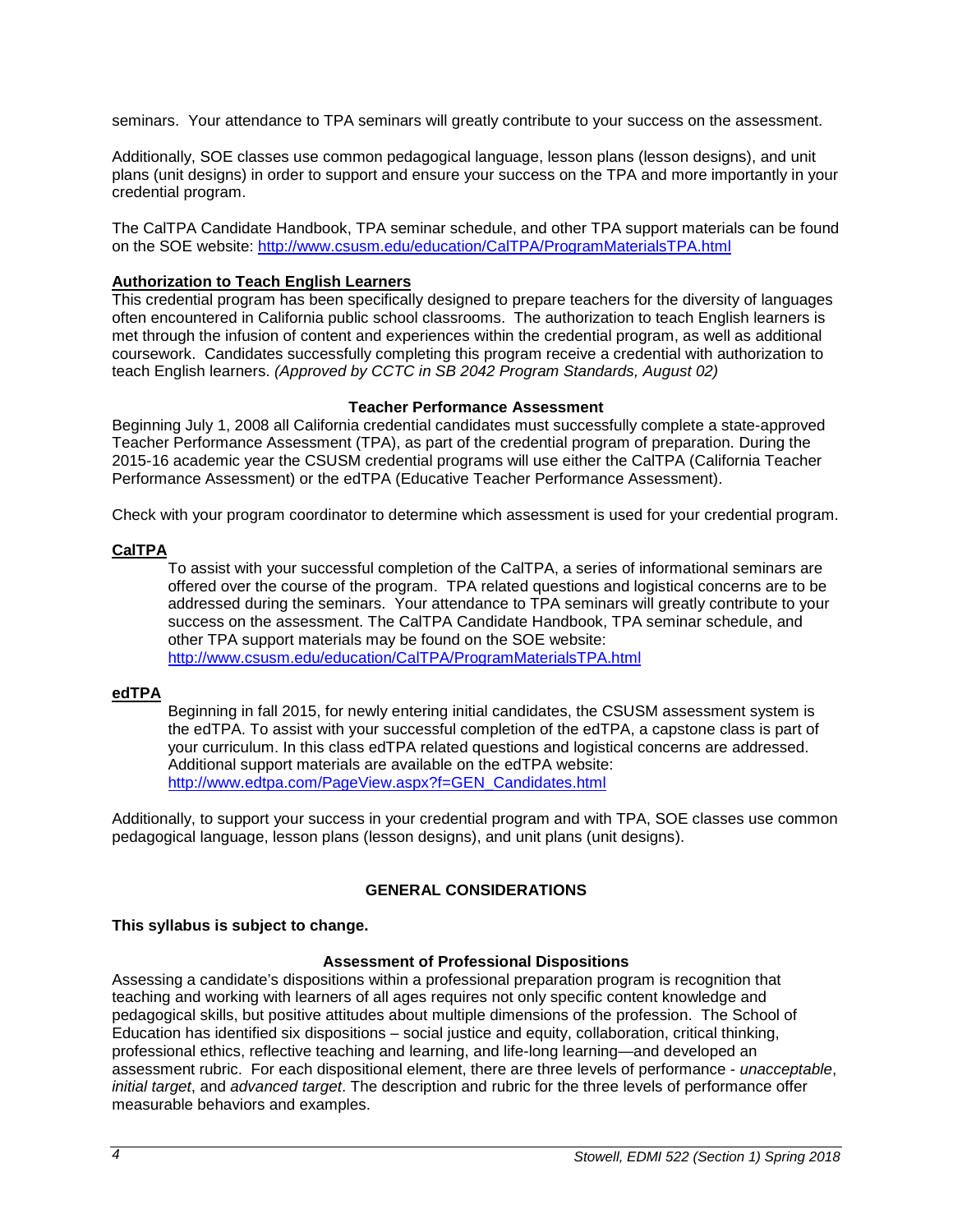The assessment is designed to provide candidates with ongoing feedback for their growth in professional dispositions and includes a self-assessment by the candidate. The dispositions and rubric are presented, explained and assessed in one or more designated courses in each program as well as in clinical practice. Based upon assessment feedback candidates will compose a reflection that becomes part of the candidate's Teaching Performance Expectation portfolio. Candidates are expected to meet the level of *initial target* during the program.

#### **School of Education Attendance Policy**

Due to the dynamic and interactive nature of courses in the School of Education, all candidates are expected to attend all classes and participate actively. At a minimum, candidates must attend more than 80% of class time, or s/he may not receive a passing grade for the course at the discretion of the instructor. Individual instructors may adopt more stringent attendance requirements. Should the candidate have extenuating circumstances, s/he should contact the instructor as soon as possible. *(Adopted by the COE Governance Community, December, 1997).*

*For this course: Students missing two class sessions will see their grades reduced by one full grade. Students missing three or more class sessions will see their grades reduced by two full grades. Leaving early or arriving late by more than 15 minutes constitutes one absence. Illness and emergencies are considered on a case-by-case basis; however, notification of an absence does not constitute an excuse.* 

#### **Students with Disabilities Requiring Reasonable Accommodations**

Students with disabilities who require reasonable accommodations must seek approval for services by providing appropriate and recent documentation to the Office of Disability Support Services (DSS). This office is in Craven Hall 4300, contact by phone at (760) 750-4905, or TTY (760) 750-4909. Students authorized by DSS to receive reasonable accommodations should meet with their instructor during office hours. Alternatively, in order to ensure confidentiality, in a more private setting.

#### **All University Writing Requirement**

Every course at the university, including this one, must have a writing requirement of at least 2500 words. Writing requirements for this class will be met through the signature assignments as described below.

#### **CSUSM Academic Honesty Policy**

"Teacher Candidates will be expected to adhere to standards of academic honesty and integrity, as outlined in the Student Academic Honesty Policy. All written work and oral presentation assignments must be original work. All ideas/materials that are borrowed from other sources must have appropriate references to the original sources. Any quoted material should give credit to the source and be punctuated with quotation marks.

Candidates are responsible for honest completion of their work including examinations. There will be no tolerance for infractions. If you believe there has been an infraction by someone in the class, please bring it to the instructor's attention. The instructor reserves the right to discipline any student for academic dishonesty in accordance with the general rules and regulations of the university. Disciplinary action may include the lowering of grades and/or the assignment of a failing grade for an exam, assignment, or the class as a whole."

Incidents of Academic Dishonesty will be reported to the Dean of Students. Sanctions at the University level may include suspension or expulsion from the University.

#### **Credit Hour Policy**

Students are expected to spend a minimum of two hours outside of the classroom each week for each unit of credit engaged in learning.

## **Plagiarism:**

As an educator, it is expected that each candidate will do his/her own work, and contribute equally to group projects and processes. Plagiarism or cheating is unacceptable under any circumstances. If you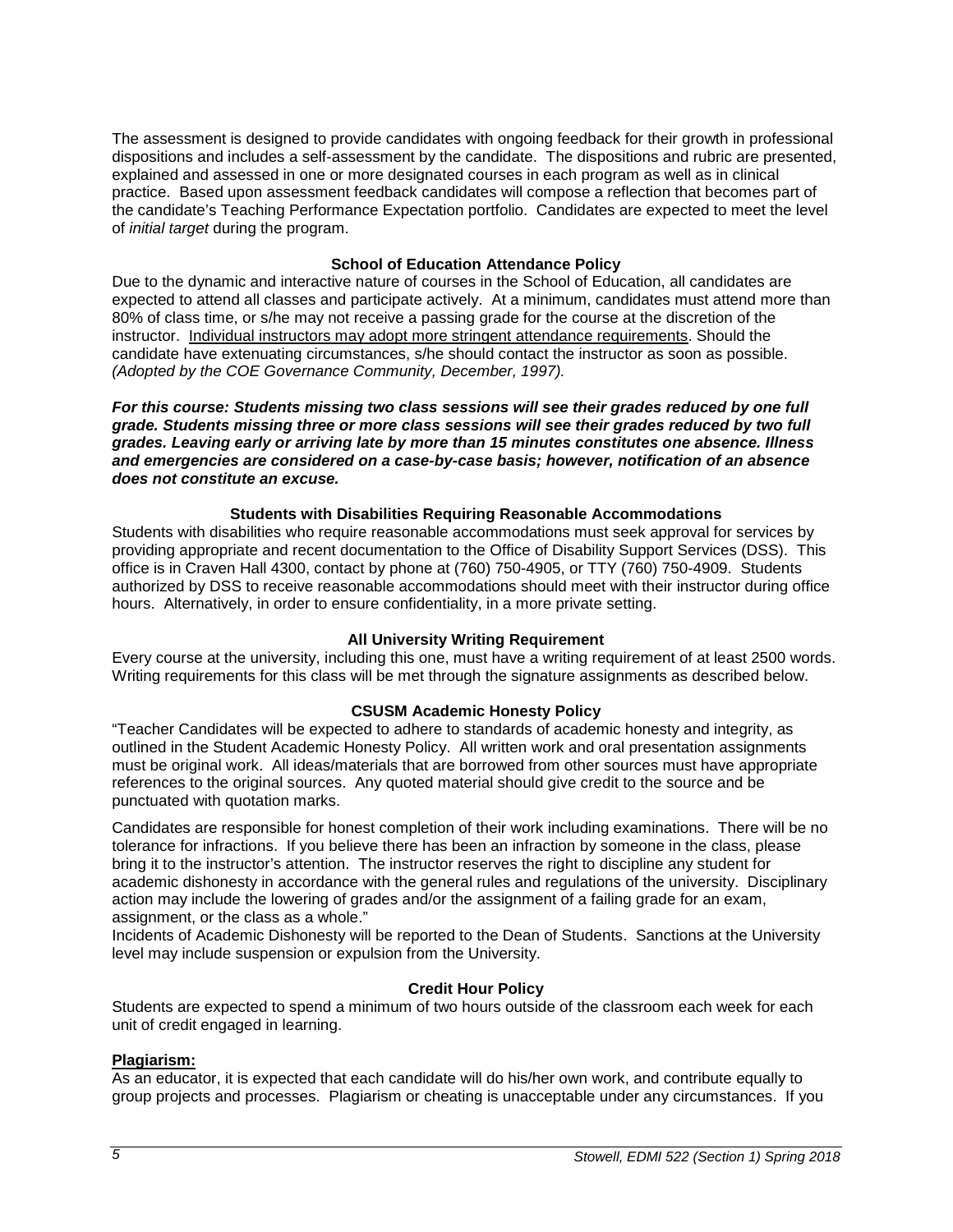are in doubt about whether your work is paraphrased or plagiarized see the Plagiarism Prevention for Students website [http://library.csusm.edu/plagiarism/index.html.](http://library.csusm.edu/plagiarism/index.html) If there are questions about academic honesty, please consult the University catalog.

## **Class Behavior Expectations**

Students in this class are expected to follow these basic principles:

- Demonstrate respect for oneself and for others.
- Treat others with dignity and behave in a way which promotes a physically and psychologically safe, secure, and supportive climate.
- Allow all community members to engage as full and active participants where the free flow of ideas is encouraged and affirmed.

## **Use of Technology**

Candidates are expected to demonstrate competency in the use of various forms of technology (i.e. word processing, electronic mail, Moodle, use of the Internet, and/or multimedia presentations). Specific requirements for course assignments with regard to technology are at the discretion of the instructor. Keep a digital copy of all assignments for use in your teaching portfolio. All assignments will be submitted online, and some will be submitted in hard copy as well. Details will be given in class.

Assume that technology will fail at some point. Do not assume that everything will go smoothly when it comes to computers. Plan ahead. Do not leave completion/submission of assignments/projects for the last possible moment.

## **Contact Information for Technical Support Assistance**

If you need any technical support, contact IITS Student Help Desk: [http://www.csusm.edu/sth/.](http://www.csusm.edu/sth/)

## **Electronic Communication Protocol**

Electronic correspondence is a part of your professional interactions. If you need to contact the instructor, e-mail is often the easiest way to do so. It is my intention to respond to all received e-mails in a timely manner. Please be reminded that e-mail and on-line discussions are a very specific form of communication, with their own nuances and etiquette. For instance, electronic messages sent in all upper case (or lower case) letters, major typos, or slang, often communicate more than the sender originally intended. With that said, please be mindful of all e-mail and on-line discussion messages you send to your colleagues, to faculty members in the School of Education, or to persons within the greater educational community. All electronic messages should be crafted with professionalism and care. Things to consider:

- Would I say in person what this electronic message specifically says?
- How could this message be misconstrued?
- Does this message represent my highest self?
- Am I sending this electronic message to avoid a face-to-face conversation?

In addition, if there is ever a concern with an electronic message sent to you, please talk with the author in person in order to correct any confusion.

# **COURSE REQUIREMENTS**

Assignments are to be turned in on the due date, no exceptions. Hand-written work is not accepted. Assignments should use size 12 font and be double-spaced. Proofread and edit word-processed assignments prior to submission to ensure the text is error-free (grammar, spelling), and ideas are logically and concisely presented. All citations, where appropriate, should use American Psychological Association (APA) format.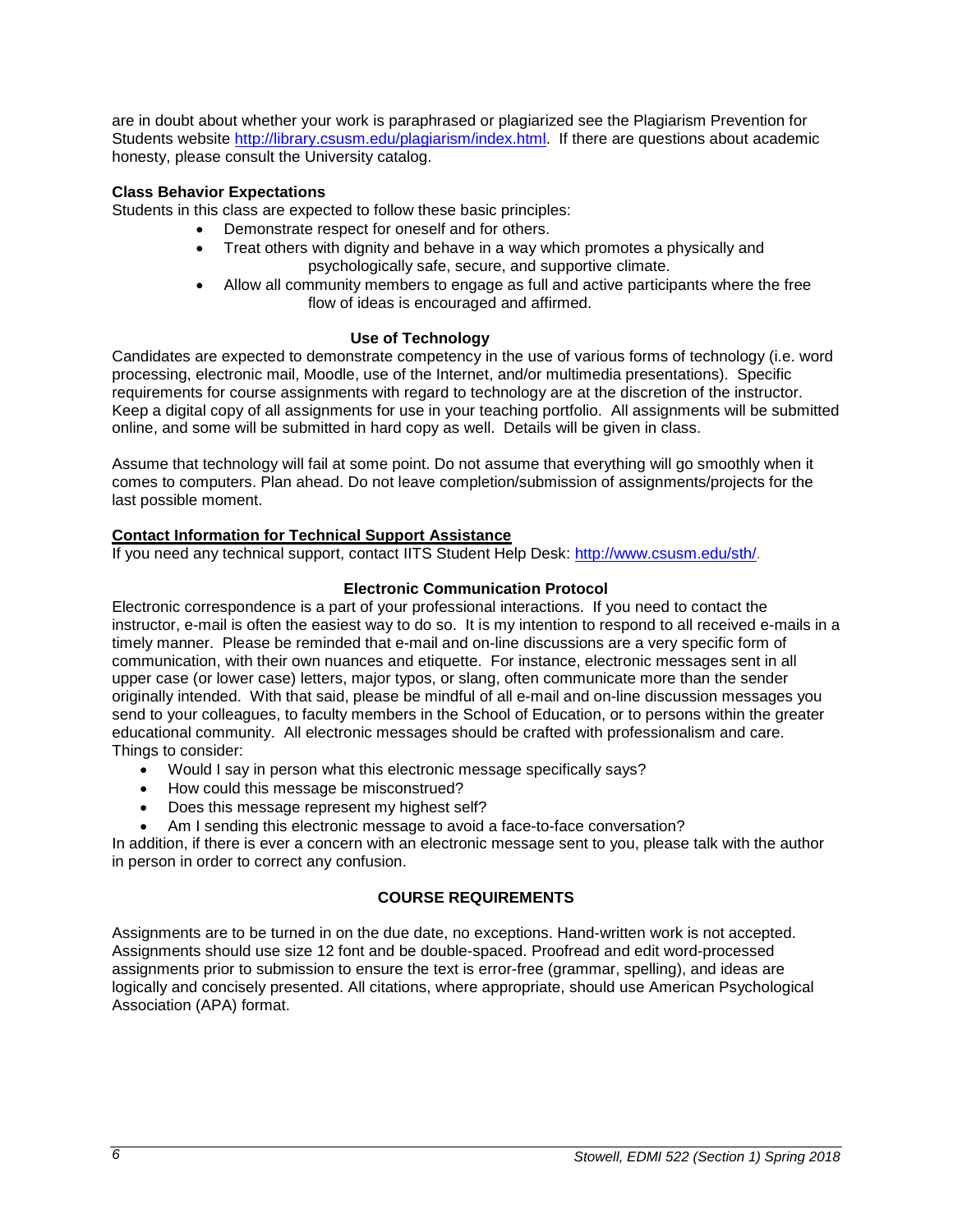| <b>Assignment</b>                                                | <b>Points</b><br><b>Possible</b> |
|------------------------------------------------------------------|----------------------------------|
| Reading Case Study (March 19, 2018)                              | 45                               |
| Literacy Lesson Plan (sign up)<br><b>Focus: Writing Strategy</b> | 10                               |
| Passion Project and reflection (March 13, 2018)                  | 20                               |
| <b>Reading Responses</b>                                         | 25                               |
| <b>Total Points</b>                                              | 100                              |

#### **Grading Standards**

| Α    | 93-100 | А- | $90 - 92$ |      |       |
|------|--------|----|-----------|------|-------|
| B+   | 87-89  | в  | 83-86     | в-   | 80-82 |
| $C+$ | 77-79  | С  | 73-76     | $c-$ | 70-72 |

In both the Literacy courses (EDMI 521 and EDMI 522), you will study topics in literacy instruction related to RICA domains.

| <b>RICA DOMAINS COVERED</b>                                  |  |  |
|--------------------------------------------------------------|--|--|
| Embedded in each area: Assessment, Universal                 |  |  |
| Access/Differentiated Instruction, Oral Language and Writing |  |  |
| Domain 1: Planning Reading Instruction based on Assessment   |  |  |
| Domain 2: Word Analysis                                      |  |  |
| Domain 3: Fluency                                            |  |  |
| Domain 4: Vocabulary, Academic Language, and Background      |  |  |
| Knowledge                                                    |  |  |
| Domain 5: Comprehension                                      |  |  |

#### **Writing Strategy Lesson Plan (10 points) (Due on Cougar Courses by the morning you share your lesson)**

You will write and present a writing strategy lesson plan for a small group or whole class activity that takes into account the needs of your students. They can be mini-lessons, direct instruction, inquiry, or any format you choose. This is also an opportunity to try a writing-in-the-content-areas lesson. Make your lesson active, interesting, fun and meaningful. The lesson should be about a writing **strategy**, not, for example, a whole long unit on how to write a story. Write a lesson about aspects of writing the story (or whatever genre you choose), the elements of writing, like how to develop character or setting. The biggest mistake student teaches (and some teachers) make is thinking teaching writing is making an assignment and then grading it. That's not teaching students HOW to write. Another common mistake is teaching grammar and surface features, like comma use and then practicing it on sentences. That's test prep, not really teaching writing. Grammar needs to be taught in the context of writing. *Keep in mind when writing your lesson*: What is the purpose of your lesson? How does it relate to real writing? What part of the writing process does your lesson address (pre-writing – getting started, drafting, revising, editing, etc.) What are your learning goals? How are they aligned with the CA ELA standards? How will you present the lesson (instructional strategies, resource materials, time frame)? How will you group students for the lesson? How will you assess your students? What accommodations will you provide for students who need additional support?

Examples of possible strategies include: How to begin a piece of writing Writing an engaging opening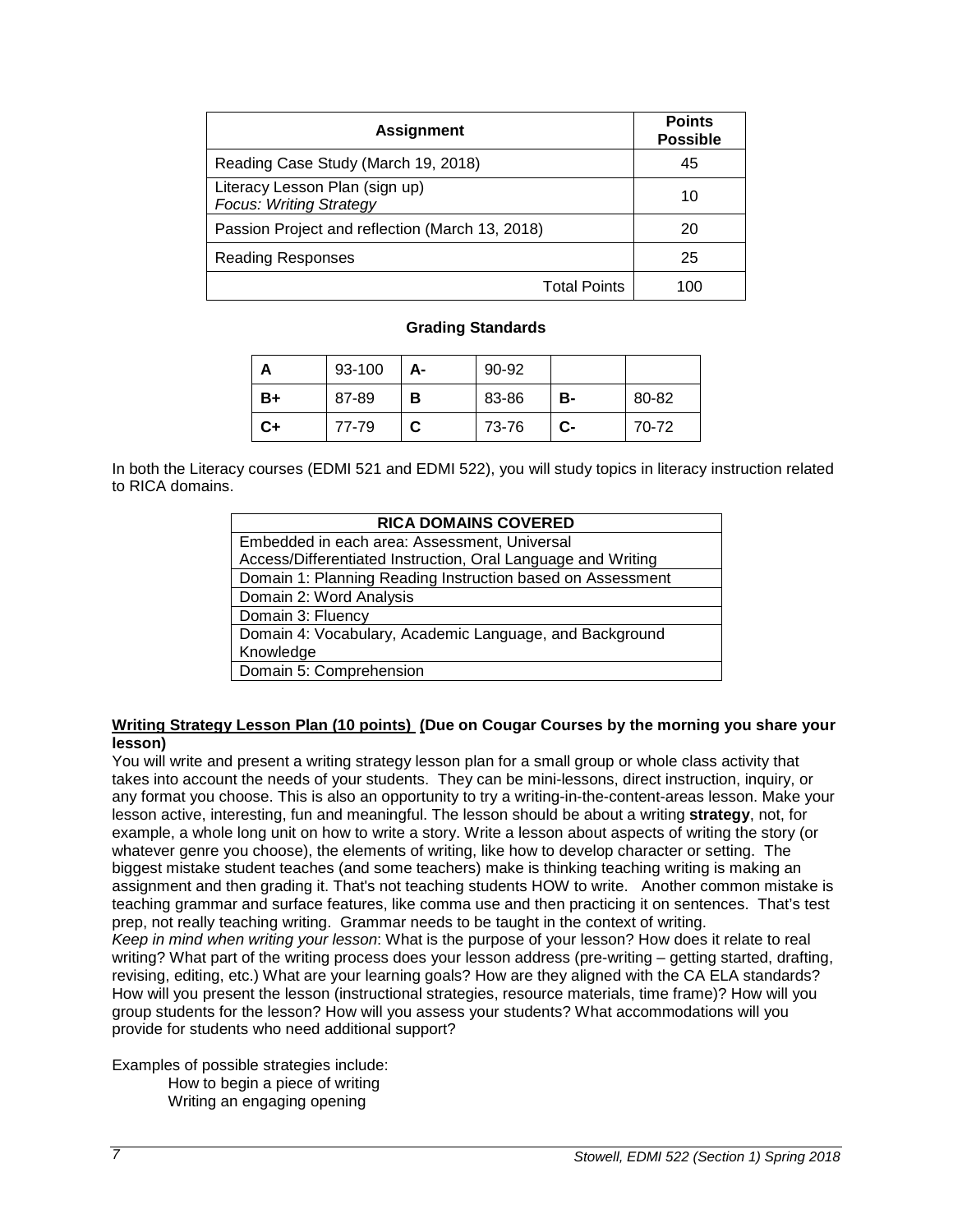Narrowing or expanding topics Using a piece of literature as a model for writing Paragraphing within a piece of writing Developing characters Developing a central idea Linking evidence to claim in argument writing Organizational structure for a particular kind of writing (compare/contrast, persuasion, etc.) Editing writing Determining if source/evidence is credible Making transitions between paragraphs Using active verbs Sentence variety or interesting sentence structure Peer response – teaching students how to provide effective feedback Strategies specific to a particular domain (like informative, argument, etc.) Writing in science, social studies, math, art, music, P.E.

\***Note:** I am not assigning chapter 7 "Techniques to teach writing that work" in the Wolpert-Gawron text. Please refer to this and base any of your lessons on the ideas in this chapter. But you can also use the following sites or others that are good.

**Recommended sites for literacy lessons (**in no particular order): There are many websites with lesson plans. The following are some of my favorites because they are good. You don't have to use these. I'm just trying to save you some time. There are many more out there (some are bad, some sponsored by homeschool parents who are not credentialed), just be aware of who sponsors the site and what the sponsor might be trying to sell you or what their philosophical orientation might be.

- 1. **Readwritethink**: Co-sponsored by NCTE and IRA the two premier literacy professional organizations: http://www.readwritethink.org/
- 2. **Teaching that makes sense**: [www.ttms.org](http://www.ttms.org/)
- 3. **Writing Fix**: Sponsored by the Northern Nevada Writing Project:<http://writingfix.com/>
- 4. **Always write:** Corbett Harrison, creator of Writing Fix's website created his own site with many of the Writing Fix resources and more: http://corbettharrison.com
- 5. **Achieve the Core**: [http://achievethecore.org](http://achievethecore.org/)
- 6. **Teaching Channel**: https://www.teachingchannel.org/videos?categories=topics\_common-core
- 7. **Scholastic**:<http://www2.scholastic.com/browse/home.jsp>
- 8. **Ted Ed**: Teacher created lessons using TED videos: http://ed.ted.com
- 9. **Edutopia**: [http://www.edutopia.org](http://www.edutopia.org/) Use "Browse Topics" bar at the top and you can browse by topic or grade level
- 10. **Web English Teacher:** <http://webenglishteacher.com/>
- 11. **English Companion:** http://www.englishcompanion.com/ Materials by Jim Burke, high school teacher and author of many excellent books. Go to "classroom resources" on top bar.
- 12. **The Learning Network of the New York Times:** <https://www.nytimes.com/section/learning/lesson-plans>Scroll down and you can find lesson plans for L.A., SS, Science, math and the arts.

A few of my favorite blogs by teachers, that often have great lesson ideas.

- 1. Pernille Ripp (middle school teacher) http://pernillesripp.com
- 2. Two writing teachers (actually now kept up by about 7 teachers) [https://twowritingteachers.wordpress.com](https://twowritingteachers.wordpress.com/)
- 3. Moving Writers (two high school teachers who published a book on using mentor texts along with contributing teachers) http://movingwriters.org
- 4. Three Teachers talk (3 high school teachers with good ideas for all grades): [https://threeteacherstalk.wordpress.com](https://threeteacherstalk.wordpress.com/)
- 5. Teachers and writers magazine: http://teachersandwritersmagazine.org
- 6. Scholastic bloggers (14 different teacher's blogs from across the country teaching all grade levels: <https://www.scholastic.com/teachers/lessons-and-ideas/>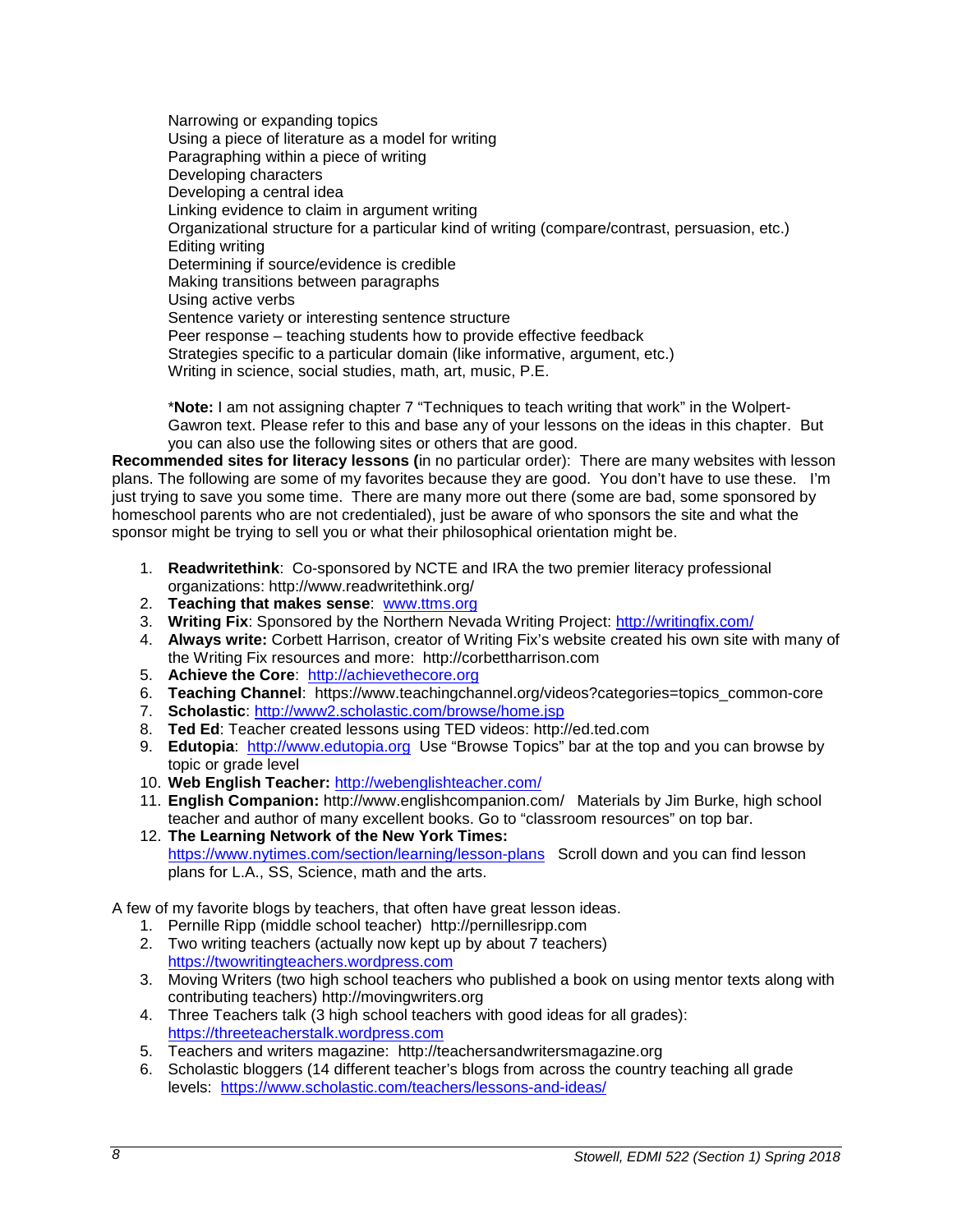**Reading reflections (25 pts.)**: It is expected that everyone will understand all the readings and will come to class prepared to discuss them. Write at least 3 comments or questions from the readings for that session. **Do not summarize**. Please give thoughtful reactions, responses, and reflections. If the readings are from more than one book, try to comment on more than one book. We will use these as the basis of our discussion at the beginning of some classes. These should be posted in Cougar Courses **before** each session and they should show that you have done the reading. Do **NOT** do reading reflections for the **adolescent novels. You have 2 free passes!**

**PASSION PROJECT/20 TIME PROJECT and reflection (20 pts)**: We will begin this project during class and do some of during class including a Passion Project workshop. But you will need to do some of the work outside of class. You will:

- 1. Choose a real (driving) question: A need to know and something that serves others
- 2. Utilize your own voice and make choices
- 3. Use 21<sup>st</sup> c. literacy skills
- 4. Pursue inquiry online
- 5. Get feedback and revision
- 6. Publicly present a product of your inquiry

You will write up a description of your process and present your findings, what you discovered in your search for an answer (or answers) to your question on

Your final paper should describe your process in each of the steps listed above. The final paragraphs of your paper should include a description of how you might apply this process to your own classroom. You can describe how you might adapt these principals to pursue Project Based Learning in your classroom. **Due March 13.**

## **Case Study (45 points) DUE: March 19**

Choose a student at your school site who struggles with reading and writing (the teachers will help identify students). Choose a student who is reading at least at a first grade level. Identify a student as quickly as possible after starting your observation. Ask your master teacher for a good candidate. Prepare a reading and writing case study on this student:

Important: Take notes as you work with your student. Include your anecdotal notes in the final appendix. (for example, your student's behavior during the activity, reactions to the activity, comments, etc.) in your analysis of the student and in your design of an appropriate instructional plan. Record all the student's oral responses. Don't try to assess the child in only one day. If you think the child is getting tired, stop the assessment for the day and pick up another day. An important part of the assessment is developing a rapport with the child in which s/he is comfortable to fully participate.

You will write this up **as a paper**. It should include an introduction that includes information about the student you worked with, body paragraphs and a conclusion. You may use bullet points for certain aspects like the student's strengths and weaknesses. But for the most part, this is a formal paper. You are a professional writing up a report of your assessment, your analysis and recommendations.

Your case study will include:

1. Learning about your student: This section includes the students age, grade level, interests, ethnic and linguistic background, etc. Select 3 students, however, you are only going to be working with one student. The other two will be backups- just in case students move or change schools.

Conduct a reading interview: Use an attitude survey. Surveys are included with this assignment. Summarize the interview and include the original responses in an appendix.

3. Reading assessment: Summarize your process and decision making during the reading assessment. Then summarize the information gained from the Informal Reading Inventory and include the original data in an appendix. Insert the following chart at the appropriate place:

| Independent | Instructional | Frustration |
|-------------|---------------|-------------|
| Grade level | Grade level   | Grade level |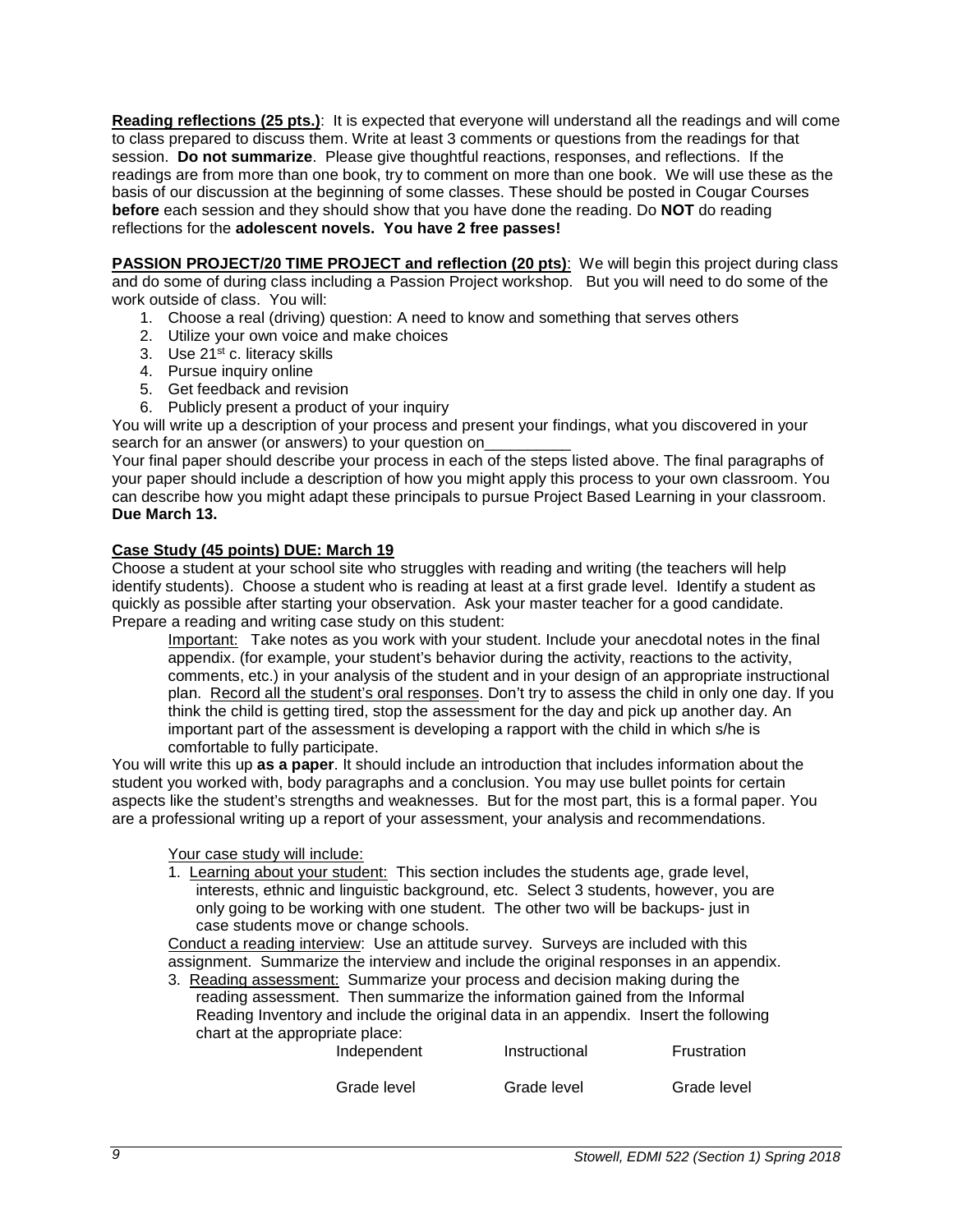Word list. Use the graded word lists to ascertain the level at which you will have your student begin to read the reading passage. Start at 2 to 3 grade levels below your student's grade level placement.

Miscue Analysis. Use an expository and narrative text. Record the student reading to be able to conduct the analysis.

Recording and Analysis. Listen to the tape. Record the miscues on a piece of paper containing a duplication of the reading selection. Use the *Johns* to record and analyze the miscues. Analyze the miscues made by your student using what you know about this student. What cues did your student use to make meaning? What are the strengths of your student? Use the analysis sheets in the John's and transfer that information to the assessment grid provided to record data about your student. Write your analysis in a clear manner. As you write your analysis, consider your original reading interview and consider how the answers given by the student during the interview connect to the miscues. Also consider the quality of the retelling and how you think that is related to the miscues.

Retelling. Before your student reads the expository or narrative text, be sure to tell him/her that you will be asking him/her to retell the story. Ask the comprehension questions as listed in the John's IRI. Also use the criteria provided in the John's to analyze the student's retelling.

- 5. Recommendations: based on the information you have gathered about the student, discuss his or her strengths (very important - what can he or she do) and weaknesses: what does this student need to work on. Make specific instructional recommendations for how a teacher could work with this student in the future. You might also make recommendations for the student and parents: what can the student do on his or her own that is not dependent on the teacher.
- 6. Instructional Plan: Design an instructional plan for your student. You are the teacher. Knowing what you know about your student as a result of assessment, what areas would an appropriate instructional plan focus on? Why? Refer to the standards in the reading/language Arts Framework for CA Public Schools for your child's grade level to guide you as you design the intervention plan.
- 7. Reflection: Based on your classroom observations of reading and writing as well as on what you learned in the assessment process and intervention process, what would you do differently or try differently? What other scaffolds or strategies would you use? How would you use them? What other interventions would you try? What would your next steps in assessment be?
- 8. Appendix: Include the reading and writing interviews, the John's forms, writing samples, and writing rubric.

#### **Bring the data that you have to class March 5 and we will troubleshoot, and analyze your data. If you need more time with your student, please contact me. For every day late after March 19, 5 points will be automatically deducted.**

## **No final exam.**

## **Assessment of Professional Dispositions**

Assessing a candidate's dispositions within a professional preparation program is recognition that teaching and working with learners of all ages requires not only specific content knowledge and pedagogical skills, but positive attitudes about multiple dimensions of the profession. The School of Education has identified six dispositions – social justice and equity, collaboration, critical thinking, professional ethics, reflective teaching and learning, and life-long learning—and developed an assessment rubric. For each dispositional element, there are three levels of performance - *unacceptable*, *initial target*, and *advanced target*. The description and rubric for the three levels of performance offer measurable behaviors and examples.

The assessment is designed to provide candidates with ongoing feedback for their growth in professional dispositions and includes a self-assessment by the candidate. The dispositions and rubric are presented, explained and assessed in one or more designated courses in each program as well as in clinical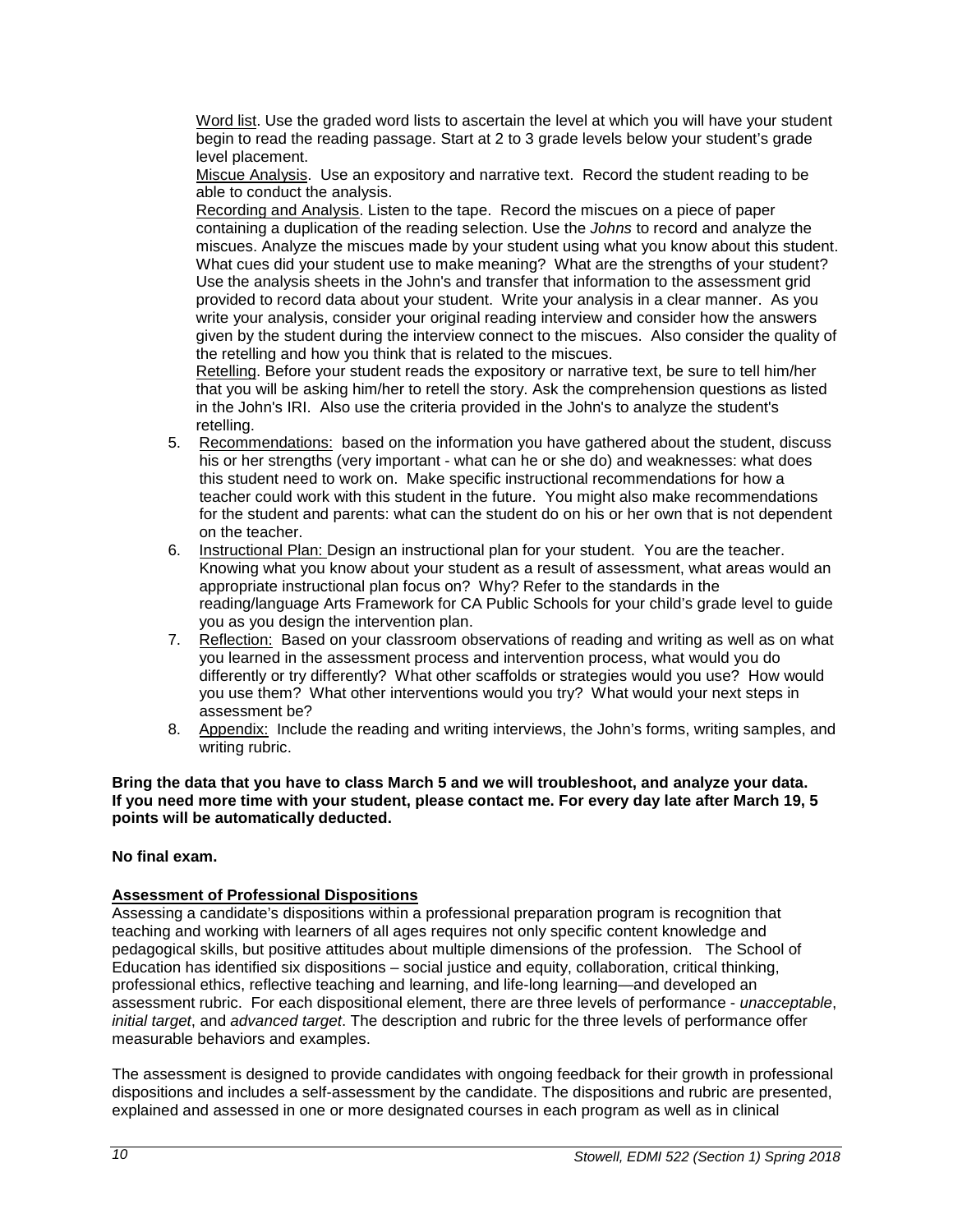practice. Based upon assessment feedback candidates will compose a reflection that becomes part of the candidate's Teaching Performance Expectation portfolio. Candidates are expected to meet the level of *initial target* during the program.

| <b>Date</b> | <b>Topic</b>         | <b>Readings</b>                                                                                        |
|-------------|----------------------|--------------------------------------------------------------------------------------------------------|
| January 22  | Overview             | Toussant, M. "Hey Matt! There's a reason we write like every                                           |
| am          | Revisit CA CCSS      | day!"                                                                                                  |
| Session 1   | Writing strategy     |                                                                                                        |
|             | lessons              |                                                                                                        |
| Jan. 25 pm  | Assessment/case      | Beers Chpt 3                                                                                           |
| Session 2   | study                | Bring Johns book                                                                                       |
|             | Miscue analysis      | Duke, N. "Reading and writing informational texts- keys to                                             |
|             |                      | student success" (moodle)                                                                              |
| Jan. 26 am  | Assessment/case      | Beers Chpt. 3, 10                                                                                      |
| Session 3   | study                | Johns chpt 1, 2, 3 (Bring Johns book to class)                                                         |
| January 29  | 6 traits and writing | "Spence, L. "Generous reading: Seeing students through their                                           |
| am          |                      | writing" (moodle)                                                                                      |
| Session 4   |                      | Smith, N.B. "A principled revolution in the teaching of writing"                                       |
|             |                      | (moodle)                                                                                               |
|             |                      | Jeter, G. "Fostering 'good' writers: Making writing meaningful"                                        |
|             |                      | (moodle)                                                                                               |
|             |                      | Atwell, N. "How to thrive in the middle" (moodle)                                                      |
|             |                      | "Why so many student essays miss the mark". (moodle)                                                   |
| Feb. 2 pm   | Writing workshop/    | Wolpert-Gawron. Introduction & chapts. 1 & 4                                                           |
| Session 5   | Teaching writing     | Zumbrunn, S. & K. Krause, "Conversations with leaders:                                                 |
|             | 20 time              | Principles of effective writing instruction" (moodle)                                                  |
|             |                      | Graves, D. "Conditions for effective writing" (moodle)                                                 |
|             |                      | Stowell, "Why write" (moodle)                                                                          |
|             |                      | Marchetti, A. & R. O'Dell, "How to think, talk and write your                                          |
|             |                      | way into better teaching" (moodle)                                                                     |
|             |                      | Sampson, M., E. Ortlieb, C. Leung "Rethinking the writing                                              |
|             |                      | process: What best selling and award winning authors have to                                           |
|             |                      | say" (moodle)                                                                                          |
|             |                      | Rowlands, K. "Slay the monster! Replacing form-first                                                   |
|             |                      | pedagogy with effective writing instruction" (Moodle)                                                  |
| Feb. 5 pm   | Teaching             | VanDeWeghe, R. "Writing Next and the Power to teach"                                                   |
| Session 6   | writing/mentor texts | (moodle)                                                                                               |
|             |                      | Rief, L. "Teachers who write (as teachers of writing)"                                                 |
|             |                      | Wilhelm, J. "Writing as struggle: The power of practice"                                               |
|             |                      | (moodle)                                                                                               |
|             |                      | DelliCarpini, "Success with ELLs" (moodle)<br>Gallagher, K. "Making the most of mentor texts" (moodle) |
|             |                      | Fry, E. L. Bradbury, L. Gross, "Teaching students to compose                                           |
|             |                      | informational poetric riddles to further scientific understanding"                                     |
|             |                      | (moodle)                                                                                               |
| Feb. 9 am   | Comprehension and    | Beers Chpts 1.2, 6                                                                                     |
| Session 7   | prior knowledge      | Lenters, "Resistance, struggle and the adolescent reader."                                             |
|             |                      | (moodle)                                                                                               |
|             |                      | Fisher & Frey, "Text complexity and close readings" (moodle)                                           |
|             |                      | Newman, S. & K. Roskos, "Helping children become more                                                  |
|             |                      | knowledgeable through text."                                                                           |
|             |                      | Styslinger, M., Walker, N. & Lenker, T. "Beyond the sticky note                                        |
|             |                      | and Venn diagram: Comprehension strategies for the 21 <sup>st</sup>                                    |

# **Schedule/Course Outline**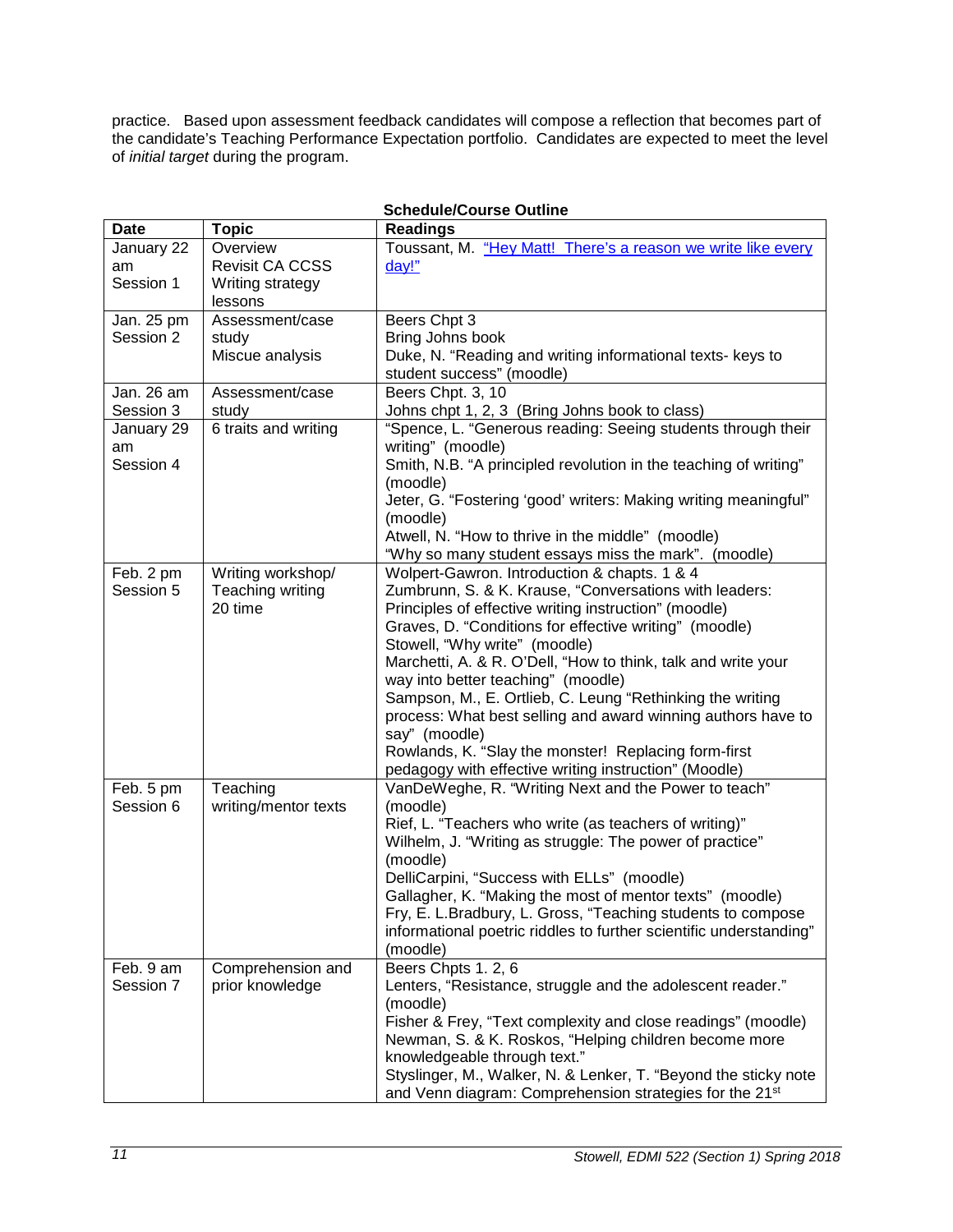|            |                      | century-schools" (moodle)                                      |
|------------|----------------------|----------------------------------------------------------------|
|            |                      | Schwartz, K. "Strategies to help students go deep when         |
|            |                      | reading digitally"                                             |
|            |                      | Evans, E. "Learning form high schools students lived           |
|            |                      | experiences of reading e-books and printed books" (moodle)     |
| Feb. 12 pm | Comprehension        | Beers Chpts. 4, 5                                              |
| Session 8  | Vocabulary           | Cooper et al chpt. 7                                           |
|            |                      | Nilsen & Nilsen, "Latin revived: Source-based vocabulary       |
|            |                      | lessons courtesy of Harry Potter" (moodle)                     |
|            |                      | Fisher and Frey, "Engaging the Adolescent learner: What        |
|            |                      | happens after reading?" (moodle)                               |
|            |                      | Fang, Z & B. Pace "Teaching with challenging texts in the      |
|            |                      | disciplines" (moodle)                                          |
| Feb. 16 am | Writing Workshop     | Wolpert-Gawron chpt. 3, 5                                      |
| Session 9  | Effective feedback   | Benko, S. "Scaffolding: An ongoing process to support          |
|            | Teaching information | adolescent writing development."                               |
|            | CC writing           | Robbins, "Grading writing" (moodle)                            |
|            |                      | "The secret of effective feedback" (moodle)                    |
|            |                      | "Pytash, K., E. Testa, K. Geise & C. Kovalchick, "Guide on the |
|            |                      | side: Collaboratively writing and revising with students"      |
|            |                      | Fisher, D., "Responding to students who disclose the violence  |
|            |                      | in their lives" (moodle)                                       |
|            |                      | Laman, T.T. "Talking with English Language Learners about      |
|            |                      | their writing" (moodle)                                        |
|            |                      |                                                                |
|            |                      | Ciampa, K. "Implementing a digital reading and writing         |
|            |                      | workshop model for content literacy instruction in an urban    |
|            |                      | elementary (K-8) school" (moodle)                              |
|            |                      | Schunn C., A. Godley & S. DeMartino, "The reliability and      |
|            |                      | validity of peer review of writing in high school AP English   |
|            |                      | classes" (moodle)                                              |
|            |                      | Diamond, "Blogging: Writing in the real world"                 |
|            |                      | Gartland, L & L. Smolkin, "The histories and mysteries of      |
|            |                      | grammar instruction" (moodle)                                  |
|            |                      | Rief, Writing - that's the real test". (moodle)                |
|            |                      | "Boys can write!" from ASCD (moodle)                           |
|            |                      | Bring at least one draft of a piece of writing                 |
| Feb. 19 am | Struggling/striving  | Beers Chpts. 7, 11, 14, 15                                     |
| Session 10 | readers/Motivation   | Cooper, et al chpt. 10                                         |
|            | and engagement       | Jacobson, Lapp & Flood, "A seven-step instructional plan for   |
|            |                      | teaching English language learners"                            |
|            |                      | Lenters, K. "Resistance, struggle and the adolescent reader"   |
|            |                      | Fagan, B. "Scaffolds to help ELL readers"                      |
|            |                      | Coombs, D.L., C. Howard, "'What kind of reader are you?' Self  |
|            |                      | regulating middle school reading practices" (moodle)           |
|            |                      | Allington, "Reading intervention in middle grades." (moodle)   |
|            |                      | Parsons, S., J. Malloy, A. Ward Parsons & S. Cohen             |
|            |                      | Burrowbridge "Students' engagement in literacy tasks"          |
|            |                      | (moodle)                                                       |
|            |                      | Aflerbach, P. & C. Harrison, "What is engagement, How is it    |
|            |                      | different from motivation and how can I promote it?" (moodle)  |
| Feb. 23 am | Content reading and  | Beers Chpt. 8,9                                                |
| Session 11 | writing              | Fisher & Frey, chpt. 1                                         |
|            |                      | Wolpert-Gawron chpt. 2, 6                                      |
|            |                      | Johnson, H., P. Watson, "What it is they do: Differentiating   |
|            |                      | knowledge and literacy practices across content disciplines"   |
|            |                      | (moodle)                                                       |